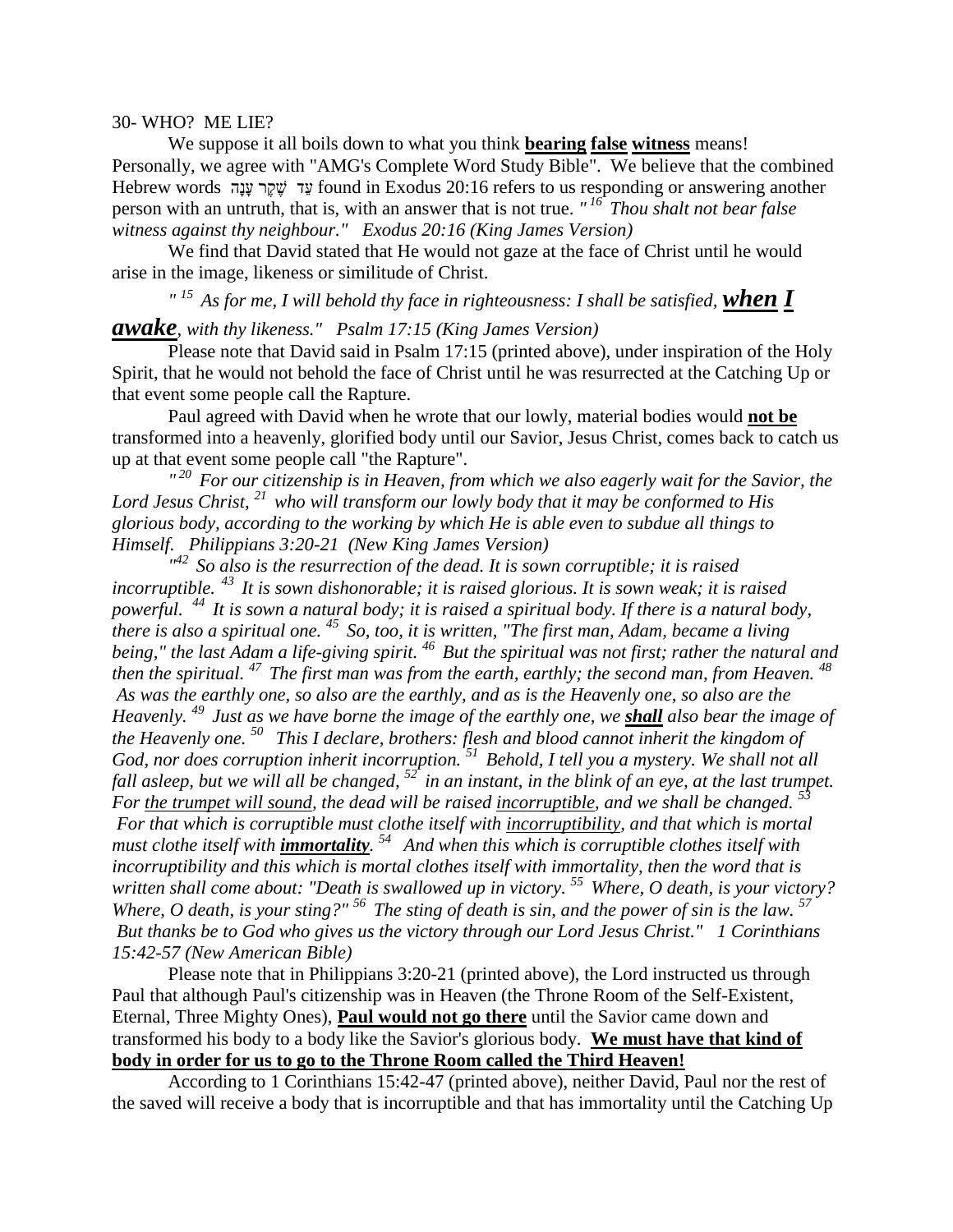(the Rapture). That means that David will not gaze at the face of the resurrected, glorious body of Jesus Christ until Jesus Christ returns to gather the saved and we are caught up to the Third Heaven. If Jesus Christ had emptied Paradise and brought them up to Heaven, wouldn't David be looking at the face of Jesus Christ right now? If Jesus Christ had emptied Paradise and brought them with Him, wouldn't David have seen the face of Jesus Christ when David left Paradise with the rest of the saved? But David stated that he would not see the face of Jesus Christ until he awoke in the likeness of Jesus Christ.

If Paradise was emptied and the saved are in the Third Heaven now, why did Paul tell Timothy (at that point in time) Christ was the only one who had immortality and was the only one dwelling in the light which no man can approach unto? By the time Paul wrote his letters to Timothy, Jesus Christ had already ascended back to Heaven. If Jesus Christ had brought the dead in Christ back to Heaven with Him, they would have also been *"dwelling in the light which no man can approach unto"*!!

<sup>"13</sup> In the sight of God, who gives life to everything, and of Christ Jesus, who while *testifying before Pontius Pilate made the good confession, I charge you <sup>14</sup>to keep this command without spot or blame until the appearing of our Lord Jesus Christ, <sup>15</sup>which God will bring about in his own time—God, the blessed and only Ruler, the King of kings and Lord of lords, <sup>16</sup> who alone is immortal and who lives in unapproachable light, whom no one has seen or can see. To him be honor and might forever. Amen." 1 Timothy 6:13-16 (The New International Version)*

If Paradise was emptied and the saved are in the Third Heaven now, why did Paul state that the Old Testament saints will not be made perfect (complete with **immortality** and **incorruption**) without us? <sup>136</sup> Others endured mockery, scourging, even chains and *imprisonment. <sup>37</sup>They were stoned, sawed in two, put to death at sword's point; they went about in skins of sheep or goats, needy, afflicted, tormented. <sup>38</sup>The world was not worthy of them. They wandered about in deserts and on mountains, in caves and in crevices in the earth. <sup>39</sup>Yet all these, though approved because of their faith, did not receive what had been promised. <sup>40</sup>God had foreseen something better for us, so that without us they should not be made perfect. Hebrews 11:36-40 (The New American Bible)*

Jesus ascended back to Heaven seven days before Pentecost  $(3 \text{ nights and } 3 \text{ days } + 40)$ days  $+ 7$  days = 50 days). Pentecost was always fifty days after Passover. If Paradise was emptied and the saved are in the Third Heaven now, why did Peter state on the day of Pentecost that David had not ascended into the Heavens? If Jesus emptied Paradise when he ascended to Heaven, did He leave David behind?

*" <sup>34</sup>For David is not ascended into the Heavens: but he saith himself, The LORD said unto my Lord, Sit thou on my right hand, <sup>35</sup>Until I make thy foes thy footstool." Acts 2:34-35 (King James Version)* 

Some might say, "But This Changes Everything!" WE AGREE! The entire theory that Christ emptied Paradise when He ascended to Heaven is based upon one scripture and that scripture does **not** say He emptied Paradise. In *Ephesians 4:8*, Paul said Christ led captivity captive when He ascended on high. What Paul said was that when Jesus Christ's glorious body was resurrected from the dead He took as His captive the thing that (up to that time) had us as its captive. What had us as its captive? DEATH! Jesus Christ had victory over death and took death as His captive.

 *"14 Inasmuch then as the children have partaken of flesh and blood, He Himself likewise shared in the same, that through death He might destroy him who had the power of death, that is,*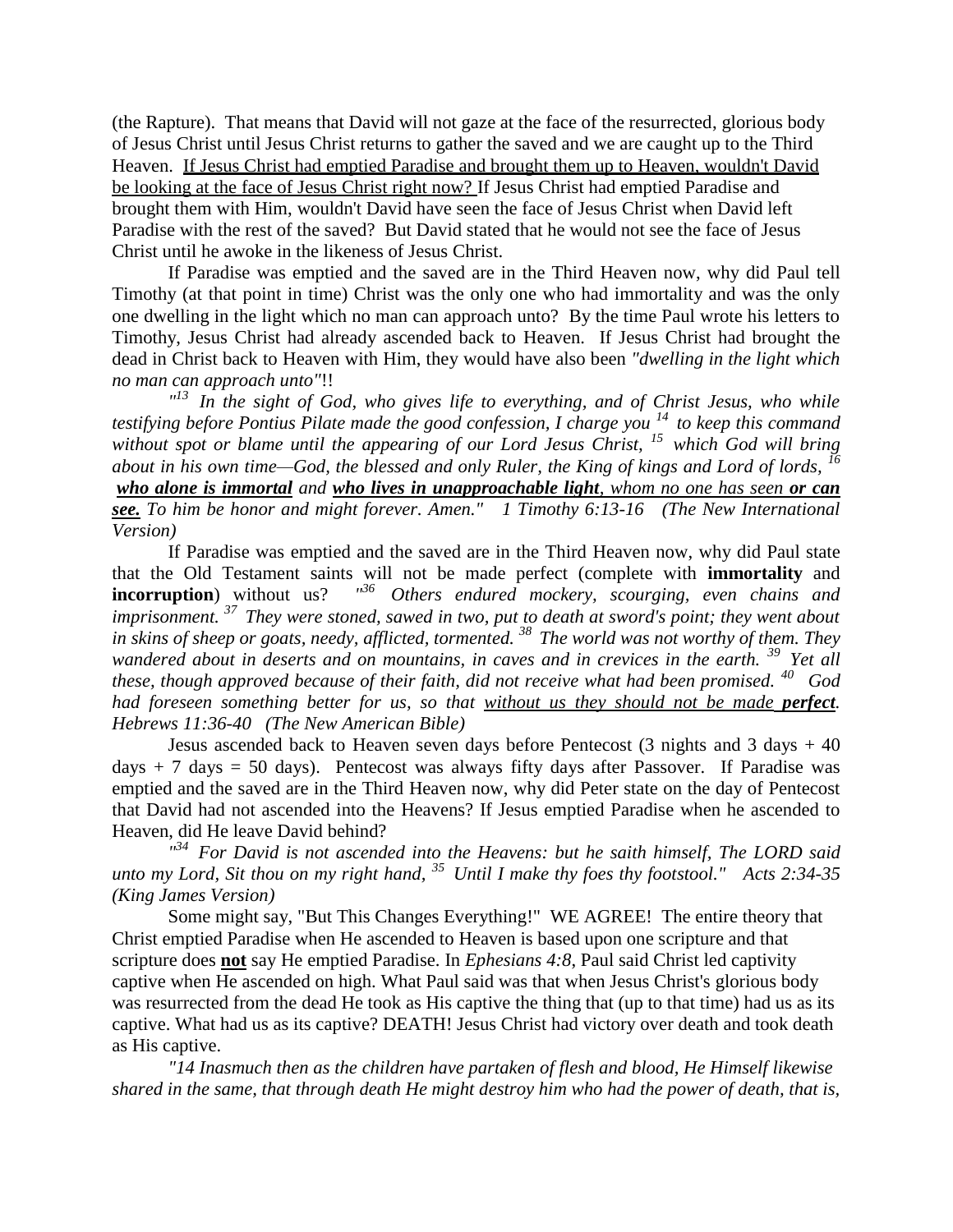*the devil, 15 and release those who through fear of death were all their lifetime subject to bondage." Hebrews 2:14-15. (King James Version)*

 $\frac{m}{s}$ <sup>51</sup> Behold, I shew you a mystery; We shall not all sleep, but we shall all be changed, <sup>52</sup> *In a moment, in the twinkling of an eye, at the last trump: for the trumpet shall sound, and the dead shall be raised incorruptible, and we shall be changed. <sup>53</sup>For this corruptible must put on incorruption, and this mortal must put on immortality. <sup>54</sup>So when this corruptible shall have put on incorruption, and this mortal shall have put on immortality, then shall be brought to pass the saying that is written, Death is swallowed up in victory. <sup>55</sup>O death, where is thy sting? O grave, where is thy victory? <sup>56</sup>The sting of death is sin; and the strength of sin is the law. <sup>57</sup>But thanks be to God, which giveth us the victory through our Lord Jesus Christ." 1 Corinthians 15:51-57 (King James Version)*

<sup>8</sup> <sup>*n*<sup>8</sup> *He will swallow up <u>death in victory</u>; and the Lord GOD will wipe away tears from off</sup> all faces; and the rebuke of his people shall he take away from off all the earth: for the LORD hath spoken it." Isaiah 25:8 (King James Version)*

Until Jesus Christ's glorious body was resurrected, we had no hope of ever returning from the dead, **never to die again**.

In *John 14:1-4*, Jesus comforted His local Church in Jerusalem with the promise that He was going away to prepare a place for **them** and they would have a permanent home with Him on the New Earth for eternity when He came back after His Bride and for the rest of the Family of God. Please note that He never gave that promise to the disciples of John the Baptist even though they were just as saved as we are.

*" 1 "Let not your heart be troubled; you believe in God, believe also in Me. <sup>2</sup>In My Father's house are many mansions; if it were not so, I would have told you. I go to prepare a place for you. <sup>3</sup>And if I go and prepare a place for you, I will come again and receive you to Myself; that where I am, there you may be also." John 14:1-3 (The New King James Version)*

*" <sup>1</sup>And I saw a new Heaven and a new earth: for the first Heaven and the first earth were passed away; and there was no more sea. <sup>2</sup>And I John saw the holy city, new Jerusalem, coming down from God out of Heaven, prepared as a bride adorned for her husband. " Revelation 21:1-2 (The King James Version)*

*" <sup>24</sup>And the nations of those who are saved shall walk in its light, and the kings of the earth bring their glory and honor into it.* <sup>25</sup>*Its gates shall not be shut at all by day (there shall be no night there). <sup>26</sup>And they shall bring the glory and the honor of the nations into it." Revelation 21:24-26 (The New King James Version)*

Paul taught that when we get on that New Earth, the saved will see eight different things. *" <sup>22</sup>But you have come to* (1) *Mount Zion, to* (2) *the city of the living God, the Heavenly Jerusalem. You have come to* (3) *thousands upon thousands of angels in joyful assembly, <sup>23</sup>to*  (4) *the church of the firstborn, whose names are written in Heaven. You have come to* (5) *God, the Judge of all, to* (6) *the spirits of the righteous made perfect, <sup>24</sup>to* (7) *Jesus the mediator of a new covenant, and to* (8) *the sprinkled blood that speaks a better word than the blood of Abel." Hebrews 12:22-24 (The New International Version)*

The permanent place where His Bride will spend eternity is the Holy City Jerusalem on the New Earth *(Revelation chapters 21 & 22)*. We will only be in the Third Heaven for 7 years. No one except Jesus is in the Third Heaven now. The dead in Christ are in Paradise and it will not be emptied until that event that we call the Rapture. **That Is Why Paul Spoke Of The Dead In Christ Rising Out Of Paradise, Not Coming Down From The Third Heaven.**